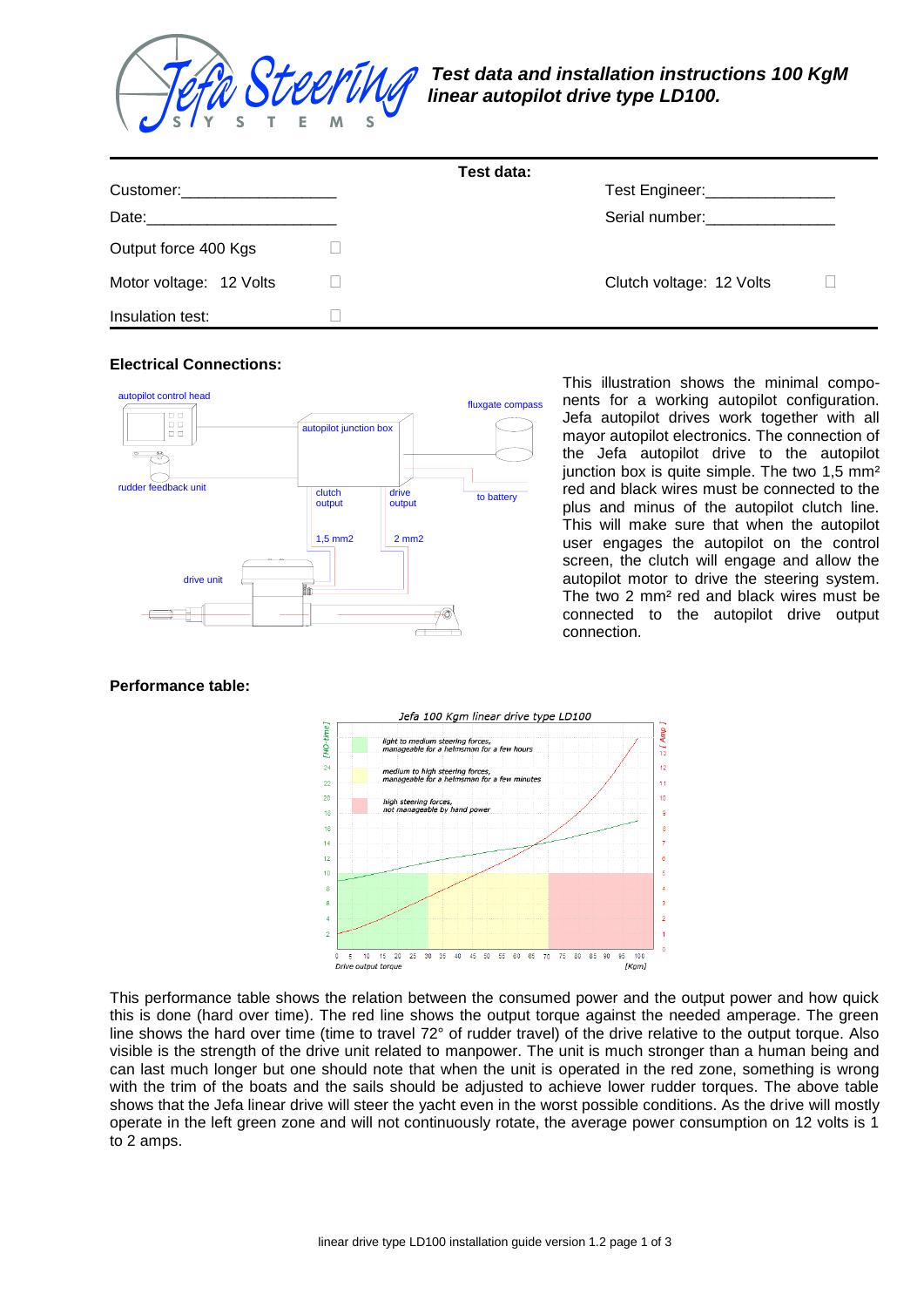# **Compatibility in 12 Volts:**

The following table shows the maximum rudder torque that can be generated by Jefa 100 Kgm linier drive in combination with various autopilot junction boxes.

| Autopilot junction box 12 Volt version. | Max. output (Amp.) | <b>Rudder torque (KgM)</b> |
|-----------------------------------------|--------------------|----------------------------|
| Garmin GHP12/GHC10 sailboat APS         | 40                 | 100                        |
| Simrad AC12                             | 12                 | 100                        |
| Simrad AC40                             | 40                 | 100                        |
| Raymarine X-10 (*1)                     | 10                 | 100                        |
| Raymarine X-30                          | 30                 | 100                        |
| Nexus-Silva A-1510 (*2)                 | 15                 | 100                        |
| NKE gyropilot 2 RVP $(2)$               | 25                 | 100                        |
| Navman G-Pilot (*2)                     | 20                 | 100                        |
| Northstar MCU600 (*2)                   | 20                 | 100                        |
| Furuno Navpilot 500/511/520             | 25                 | 100                        |

\*1: We strongly advise to not use the standard X10 autopilot as it delivered without rudder feedback unit. Without rudder feedback unit the autopilot is not aware of actual rudder angle. In very slow speed conditions or in conditions of a stalling rudder blade, the autopilot doesn't stop with powering the drive unit, running it against the rudder stops and continuing to power the drive. In time the drive fuse will blow, but mechanical damage can occur in the drive unit which will not be covered under our warranty terms as we can identify this specific damage. We strongly advise only to use the X10 unit in combination with the optional rudder feedback unit or use the X30 unit.

\*2: Special arrangement needed for clutch operation. See separate manual on our FTP server ftp.jefa.com or visit the linear drive product page on www.jefa.com

#### **Mechanical installation:**



The above illustration shows the correct installation geometry of the linear drive. It's very important to check if correct rudder stops are fitted (shown in green) limiting the rudder travel to 2 x 36° (normal for wheel steered systems). The lack of correct rudder stops will cause the direct drive to act as travel limiter, resulting in damage to the internal gears. The linear drive has a maximum travel of 303 mm, so there is 4 mm of spare travel each side assuring a free run. It's advisable to mount the drive with the motor pointing sideways and not up or downwards (like in above illustration) as this position generates less friction and ware over time.

| <b>Operating centres for</b><br>non standard rudder<br>angles |                         |  |  |  |
|---------------------------------------------------------------|-------------------------|--|--|--|
| Output<br>centre                                              | <b>Tiller</b><br>centre |  |  |  |
| $36^\circ$                                                    | 250                     |  |  |  |
| $38^\circ$                                                    | 239                     |  |  |  |
| $40^{\circ}$                                                  | 229                     |  |  |  |
| $42^{\circ}$                                                  | 220                     |  |  |  |
| 44°                                                           | 212                     |  |  |  |
| 46°                                                           | 204                     |  |  |  |
| 48°                                                           | 198                     |  |  |  |
| $50^\circ$                                                    | 192                     |  |  |  |

On most cable steered boats, the rudder travel is  $2 \times 40^\circ$  and on some tiller steered boats

the rudder angle is even bigger. Please revert to the table at the right for the correct pin centres in these cases. Please note that the maximum achievable rudder torque will be lower when shorter centres are used. For example: The maximum rudder torque for the 50° setup will be 192/250\*100= 77 KgM instead of the 100 KgM with the 36° setup.